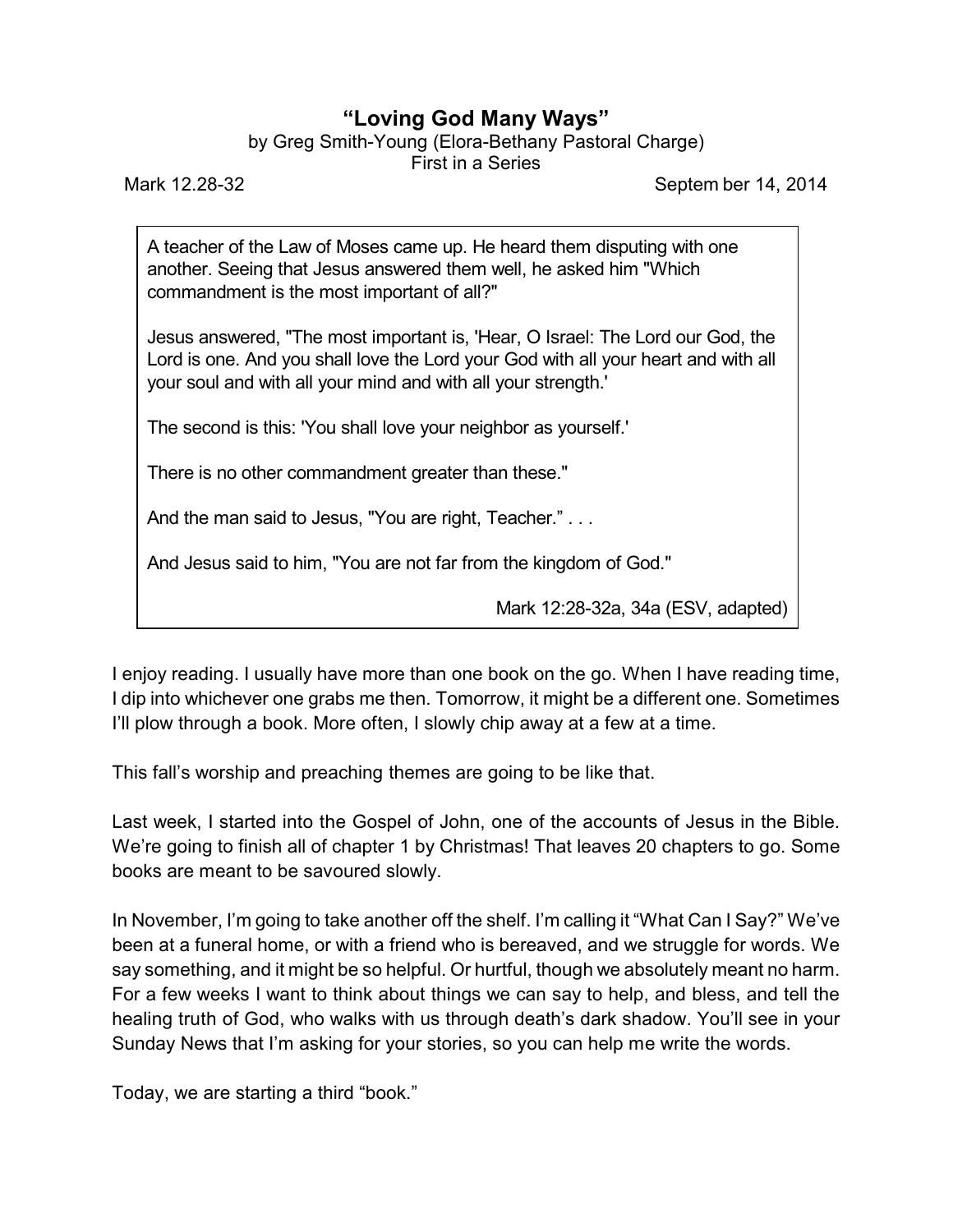Someone asked him a question, and Jesus answered. *"Hear O Israel. The LORD your God is the LORD alone. You shall love the LORD your God with all your heart, and all your self, and all your mind, and all your strength."*

The person had asked, *"Which of God's commands is greatest?"* In other words, "What's life all about? What does a spiritually formed person look like? What is a person—you and I— what are we for?<sup>1</sup>

*"Love,"* Jesus said. Love shapes how you act to a person. Love moves you to help them become what God wants for them. Love is a feeling and, more important, an action.<sup>2</sup>

*"Love your neighbour,"* Jesus said. Which he expanded to include anyone in need, even your enemy! *"Love them as if they were you."*

But first he said, *"Love the Lord your God with all your heart, self, mind, and strength."*

I have some idea how to love my neighbour. But how do I love God?

Worship? You're here!

Pray?

III

When I was first learning to follow Jesus, I tried praying the way people said to. Some people were really good at it, and I thought they would be good to learn from.

So find a quiet place, free of distractions. Close your eyes. Sit quietly. And talk with God.

[After a few moments, stop to send a text. Then resume.]

Okay, what do I do with the distractions in my own head?

Read the Bible. God likes that.

<sup>1</sup> Scot McKnight, The Jesus Creed (Brewster, MA: Paraclete, 2004), 5-6.

<sup>2</sup> "Love . . . is unconditional regard for a person that prompts and shapes behaviors in order to help that person to become what God desires. Love, when working properly, is both emotion and will, affection and action." McKnight, 8-9.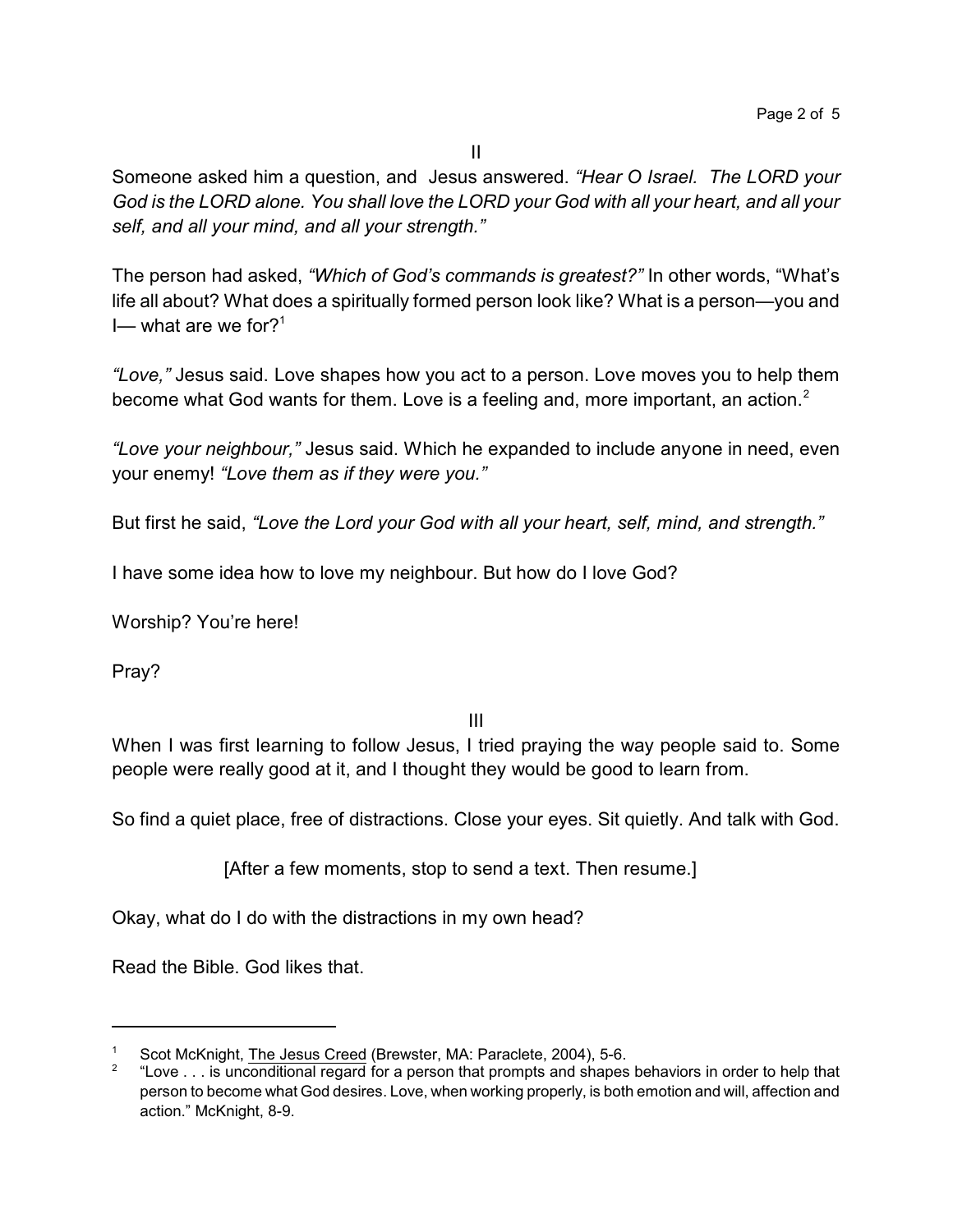[Start reading. Look perplexed. Close it, and go back to praying. Nod off.]

Try a prayerful posture.

[Move into a yoga pose. Instead of an "Ohm," let out a painful moan.]

I finally talked with someone wise about prayer.<sup>3</sup> He asked about me, what I like to do, all sorts of questions. *"The problem,"* he said, *"is that the people you are trying to emulate—the sort churches hold up as great prayers—are different from you. What works for them is not for you."*

Jesus tells us all to love God. God wants our love. God made us for this relationship of love with God. Yet we will show love differently, because we are different from each other.

If you take medications, you know what helps your condition might not help someone else with the same condition. We have different bodies. We have different spiritual selves too. So we love God differently.<sup>4</sup>

IV

By God's grace, we have ten, twenty, thirty centuries of people learning to love the God who has come to us in Jesus. Many traditions. Countless cultures. Many ways.

Gary Thomas has sorted these into nine patterns. He calls these "sacred pathways." Here they are.

**Caregivers** love God by caring for others. **Traditionalists** love God with our ancestors. **Activists** love God by confronting injustice. **Contemplatives** love God through adoration. **Ascetics** love God in solitude and simplicity. **Enthusiasts** love God by engaging mystery and celebration. **Intellectuals** love God with their minds. **Naturalists** love God outdoors. **Sensates** love God by engaging their senses.<sup>5</sup>

 $3$  Professor Reg Johnson, then of Asbury Seminary in Kentucky. He was teaching a course on spiritual formation at Tyndale Seminary in the summer of 2002.

<sup>&</sup>lt;sup>4</sup> I got this medical illustration against a single-prescription spirituality from Gary Thomas, Sacred Pathways: Discover Your Soul's Path to God revised edition (Grand Rapids: Zondervan, 2010), 14.

 $5$  l've changed the order Thomas presents them, to fit my planned order for this series.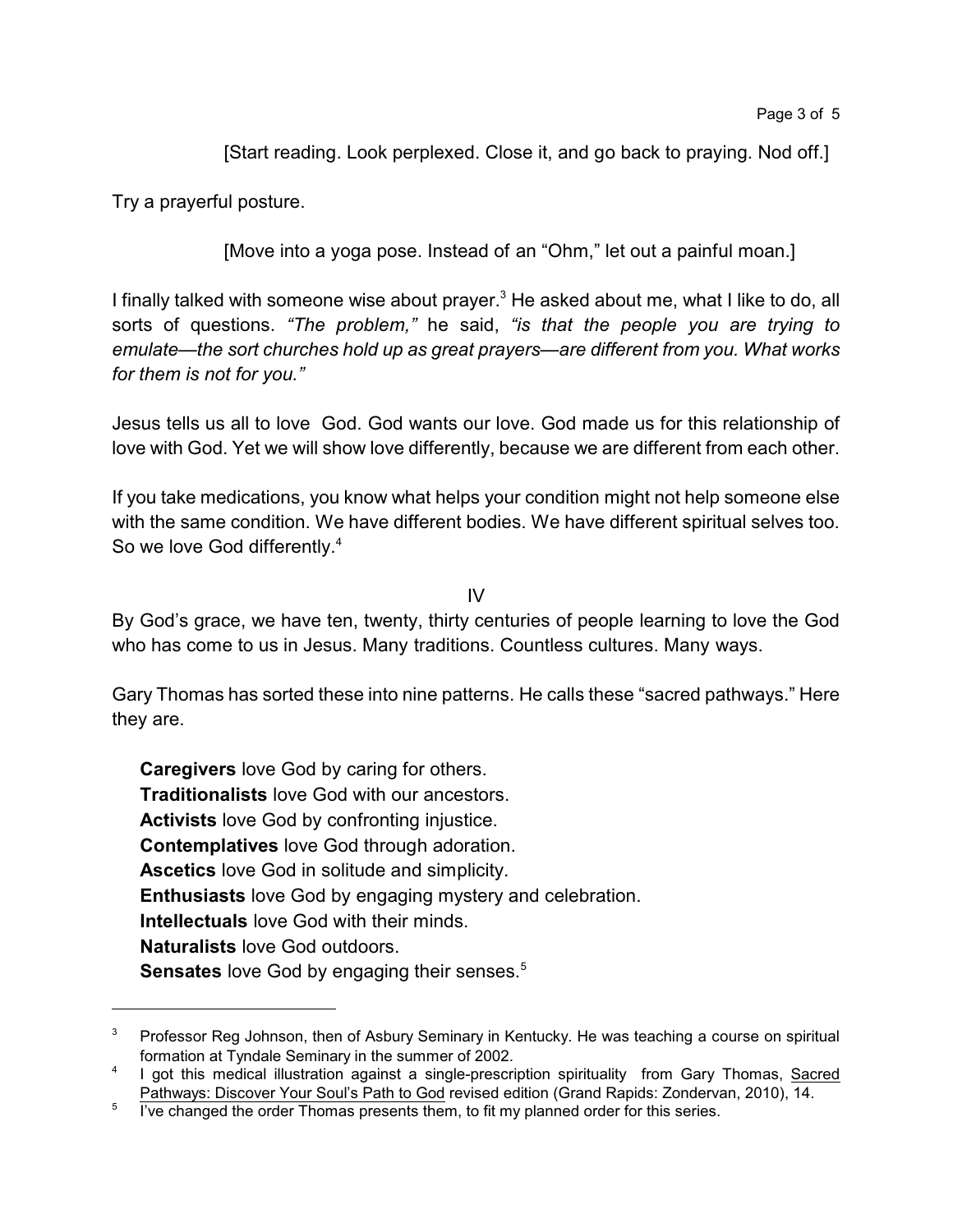Your particular pathways, the ones most fitting to you, are where you go when you need to hear from God. Your pathways are the practices you turn to when you need God to strengthen you. Your pathways are how you best hear how God is leading you.<sup>6</sup>

Most of us have more than one pathway. Ours interact together, and can change over time.<sup>7</sup> Spiritual maturing is about deepening in our pathways. Maturing is also growing in new pathways that stretch us. When we are in a spiritual rut, trying a new pathway can "spice up" our love relationship with God. $8$ 

Seeing this diversity of pathways also helps us appreciate and value, or at least put up with, each other. Among us are all these pathways. We worship differently, because we love God differently. Many tensions that can happen in a Christian community come from this God-given diversity. Holding us all together can be hard. Yet the same Holy Spirit who enlivens all these pathways, brings us together.<sup>9</sup>

We are going to work through this "book," *Loving God Many Ways*, like this. Each month, usually on the second Sunday, our worship will highlight one of them. For instance, in November we'll highlight the "Traditionalist" pathway. Our service will lift up some ancient practices of the church. That might not be your natural pathway. Please try to be part of it. You don't know how God the Spirit might use it, to help you love God more. I hope you'll grow in your appreciation and support for your sisters and brothers for whom that pathway is a treasure.

Also, during the week after each Sunday, I'm hoping to set up a time, or times, when those who want can get together. In a small group setting, we can explore some practices of that pathway.

What are your pathways? You might have a sense just from this list. In your pews are booklets with questions. These might help you see your pathways more clearly. It's not a perfect tool, but it might help. So please take it with you, if you wish. If there are not enough, we'll gladly make more. And I'll be glad to talk with you, if you want, about what you find.

<sup>6</sup> "When you need to hear from God, when you need to be strengthened by God, when you need to receive your marching orders from God, where do you go?" Thomas, 33.

<sup>7</sup> Ibid, 233ff.

<sup>8</sup> Ibid, 37.

<sup>9</sup> Ibid, 237ff.